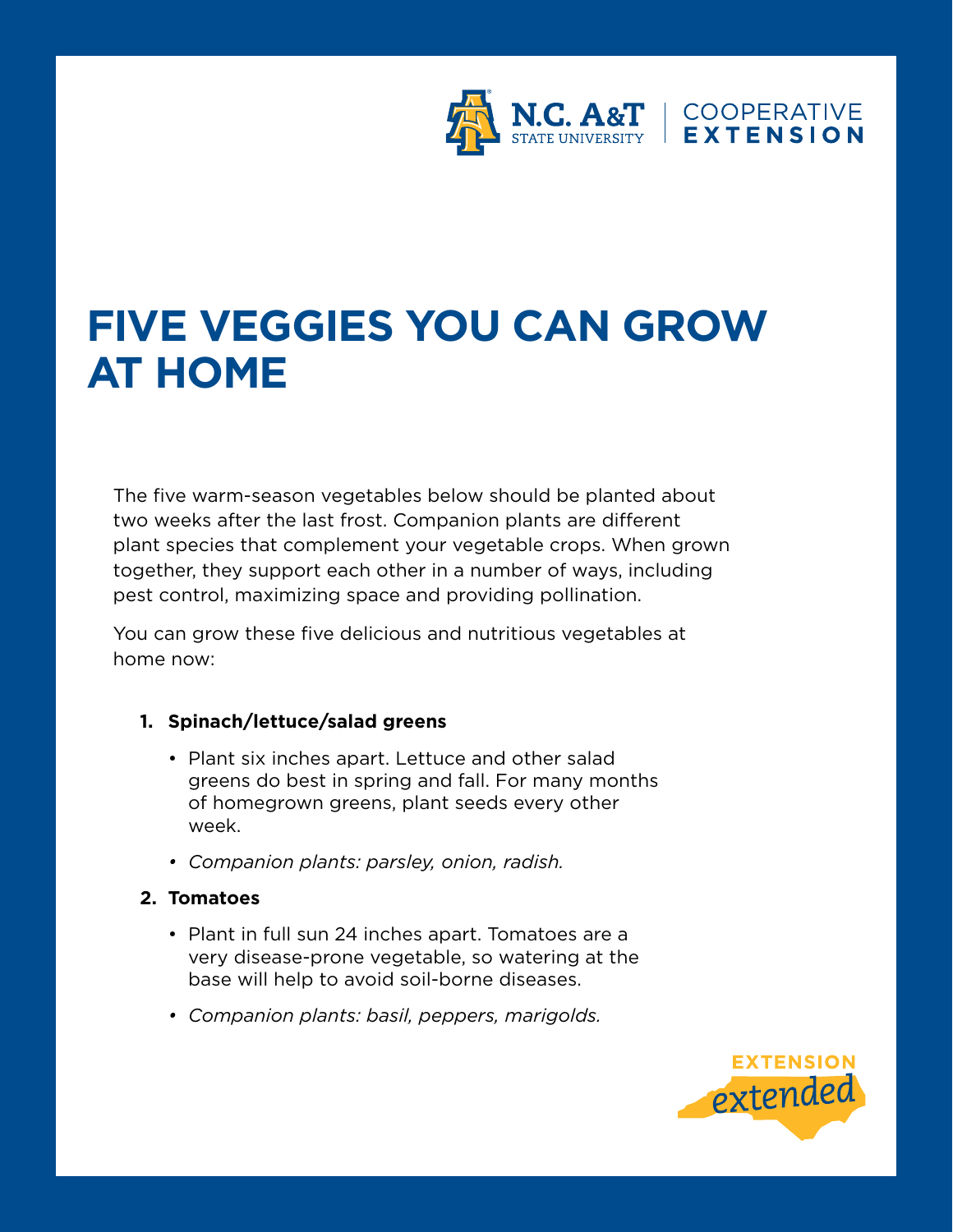#### **3. Squash and cucumbers**

- Plant 18 inches apart. These two vegetables are part of the cucurbit family and have similar growth patterns. Poor pollination results in misshapen fruit., so make sure to plant pollinator plants next to them.
- *Companion plants: radishes, marigolds, dill.*

## **4. Sweet corn**

- Plant 15 inches apart. It is important to grow corn in blocks or rows of three to ensure cross pollination, which is necessary for production. Corn is a "heavy feeder," which means it takes a lot of nutrients out of the soil to grow. To maintain high sugar content, harvest early in the morning when temperatures are cooler.
- *Companion plants: summer squash, beans, sage.*

# **5. Bell peppers**

- Plant 18 inches apart. Although peppers are a diverse group, planting requirements are the same. They need hot weather and warm soil to mature. Transplants are generally more successful than directly seeded plants.
- *Companion plants: chives, tomatoes, okra.*

## **Before you Plant**

Location! Location! Location! It's all about location. Before putting a plant in the ground, you need to choose a garden site that receives at least six hours of sun each day and has rich, well-drained soil with plenty of organic matter.

If you do not have good soil, use compost to enhance your soil or stop by your local garden shop for additional